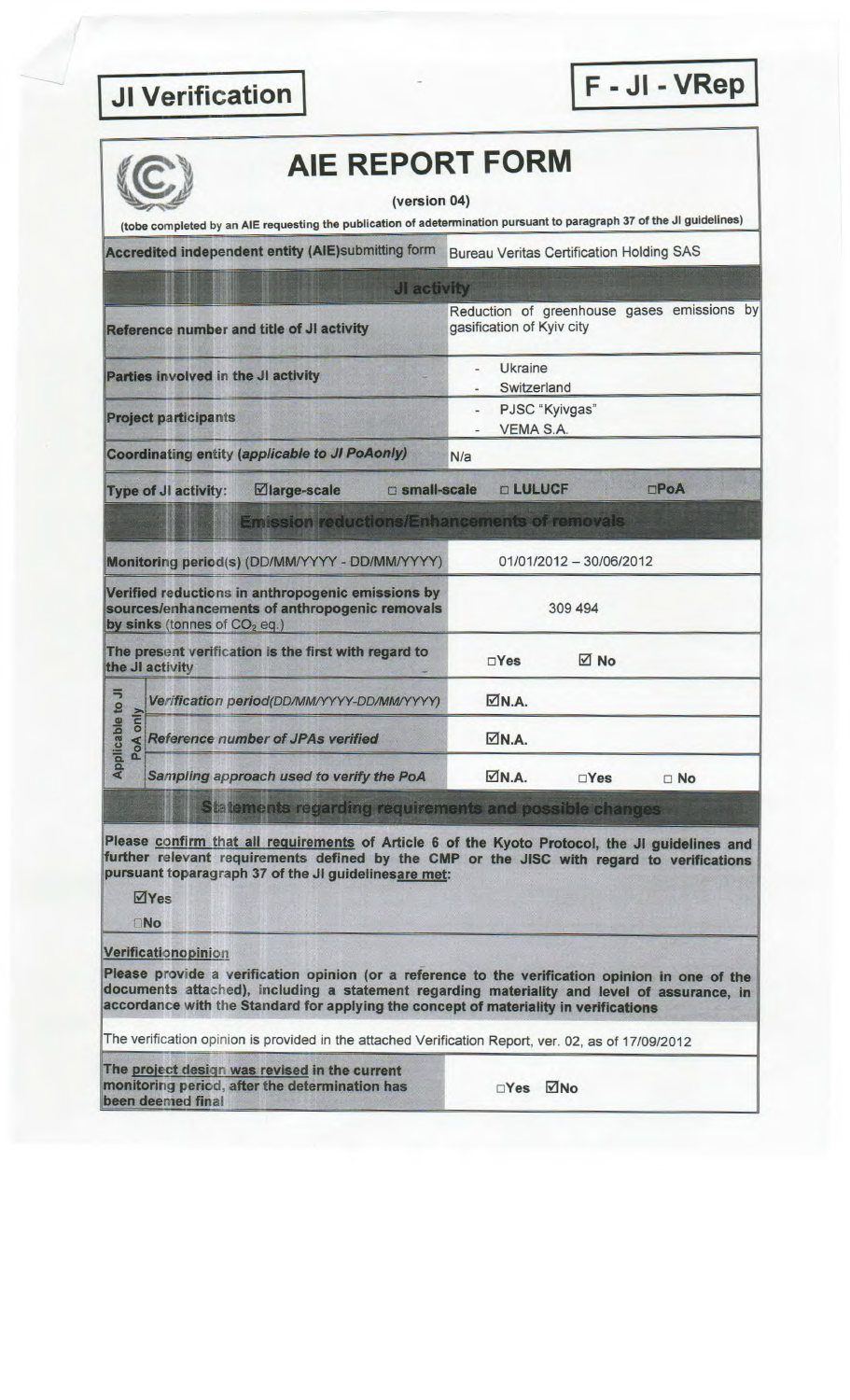| required information)       | If yes, please list all revisions to the project design<br>and express a determination opinion (or provide a<br>reference to an attached document containing the                                                                                                                                                                                                                                                                                                                                | $\nabla N.A.$              |            |               |  |  |
|-----------------------------|-------------------------------------------------------------------------------------------------------------------------------------------------------------------------------------------------------------------------------------------------------------------------------------------------------------------------------------------------------------------------------------------------------------------------------------------------------------------------------------------------|----------------------------|------------|---------------|--|--|
|                             | If project design was revised in the current<br>monitoring period, please confirmthat conditions<br>defined in JI guidelines (paragraph 33) are still met                                                                                                                                                                                                                                                                                                                                       | $\n  ON.A.\n  Yes$         |            | $\Box$ No     |  |  |
|                             | If project design was revised in the current<br>monitoring period, please confirmthat the changes<br>do not alter the original determination opinion                                                                                                                                                                                                                                                                                                                                            | $\nabla N.A.$ $\nabla Yes$ |            | $\n  No\n$    |  |  |
|                             | If project design was revised in the current<br>monitoring period, please confirmthat:                                                                                                                                                                                                                                                                                                                                                                                                          | $\nabla N.A.$              | $\Box$ Yes | $\Box$ No     |  |  |
|                             | (a) Physical location of the project has not changed                                                                                                                                                                                                                                                                                                                                                                                                                                            |                            |            |               |  |  |
|                             | (b) If emission sources have changed, they are<br>reflected in an updated monitoring plan                                                                                                                                                                                                                                                                                                                                                                                                       | $\nabla N.A.$ $\nabla Yes$ |            | $\Box$ No     |  |  |
|                             | (c) Baseline scenario has not changed                                                                                                                                                                                                                                                                                                                                                                                                                                                           | $\nabla N.A.$              | $\Box$ Yes | $\square$ No  |  |  |
|                             | (d) Changes are consistent with JI specific approach<br>or CDM methodology upon which the<br>determination was prepared for the project                                                                                                                                                                                                                                                                                                                                                         | $\nabla N.A.$ $\nabla Yes$ |            | $\Box$ No     |  |  |
| monitoring period           | The monitoring plan was revised in the current                                                                                                                                                                                                                                                                                                                                                                                                                                                  | $\Box$ Yes                 | ⊠No        |               |  |  |
| (applicable to JI PoA only) | If yes, please specify for which technologies and measures<br>under each type of JPA the monitoring plan was revised                                                                                                                                                                                                                                                                                                                                                                            |                            |            |               |  |  |
| <b>monitoring plans</b>     | The current revisions to the monitoring plan<br>improve the accuracy and/or applicability of<br>information collected, compared to the original<br>monitoring plan without changing conformity with<br>the relevant rules and regulations for establishing                                                                                                                                                                                                                                      | $\Box$ Yes                 | $\Box$ No  | $\nabla N.A.$ |  |  |
|                             | List of documents attached to the verification report form<br>Please attach relevant documents used in the verification process and mark below accordingly                                                                                                                                                                                                                                                                                                                                      |                            |            |               |  |  |
|                             | ⊠Verification report                                                                                                                                                                                                                                                                                                                                                                                                                                                                            |                            |            |               |  |  |
|                             | $\square$ Written approvals by the Parties involved, if applicable                                                                                                                                                                                                                                                                                                                                                                                                                              |                            |            |               |  |  |
|                             | ☑Other relevant documents:                                                                                                                                                                                                                                                                                                                                                                                                                                                                      |                            |            |               |  |  |
|                             |                                                                                                                                                                                                                                                                                                                                                                                                                                                                                                 |                            |            |               |  |  |
| O<br>O                      | Document listing all revisions to the project design, if applicable<br>Determination that the revisions to the project design, if applicable, do not alter the original<br>determination opinion and that the conditions defined by paragraph 33 of the JI guidelines<br>are still met                                                                                                                                                                                                          |                            |            |               |  |  |
| □                           | Revised monitoring plan, if applicable                                                                                                                                                                                                                                                                                                                                                                                                                                                          |                            |            |               |  |  |
| $\Box$                      | Determination that the revisions to the monitoring plan, if applicable, improve the accuracy<br>and/or applicability of information collected, compared to the original monitoring plan without<br>changing conformity with relevant rules and regulations for establishing monitoring plans                                                                                                                                                                                                    |                            |            |               |  |  |
| $\Box$                      | Sampling plan, if applicable (JI PoA only)                                                                                                                                                                                                                                                                                                                                                                                                                                                      |                            |            |               |  |  |
|                             | ⊠Any other documents (please list):                                                                                                                                                                                                                                                                                                                                                                                                                                                             |                            |            |               |  |  |
|                             | Annex 1. Monitoring Parameters for the period of 01/01/2012 - 30/06/2012<br>Annex 2. Technical registry of gas networks;<br>- Annex 3.1. Calculation of GHG emission reductions under the project<br>"Reduction of greenhouse gases emissions by gasification of Kyiv city";<br>- Annex 3.2. Calculation of GHG emission reductions under the<br>"Reduction of greenhouse gases emissions by gasification of Kyiv city";<br>Annex 3.3. Calculation of GHG emission reductions under the project |                            |            | project       |  |  |